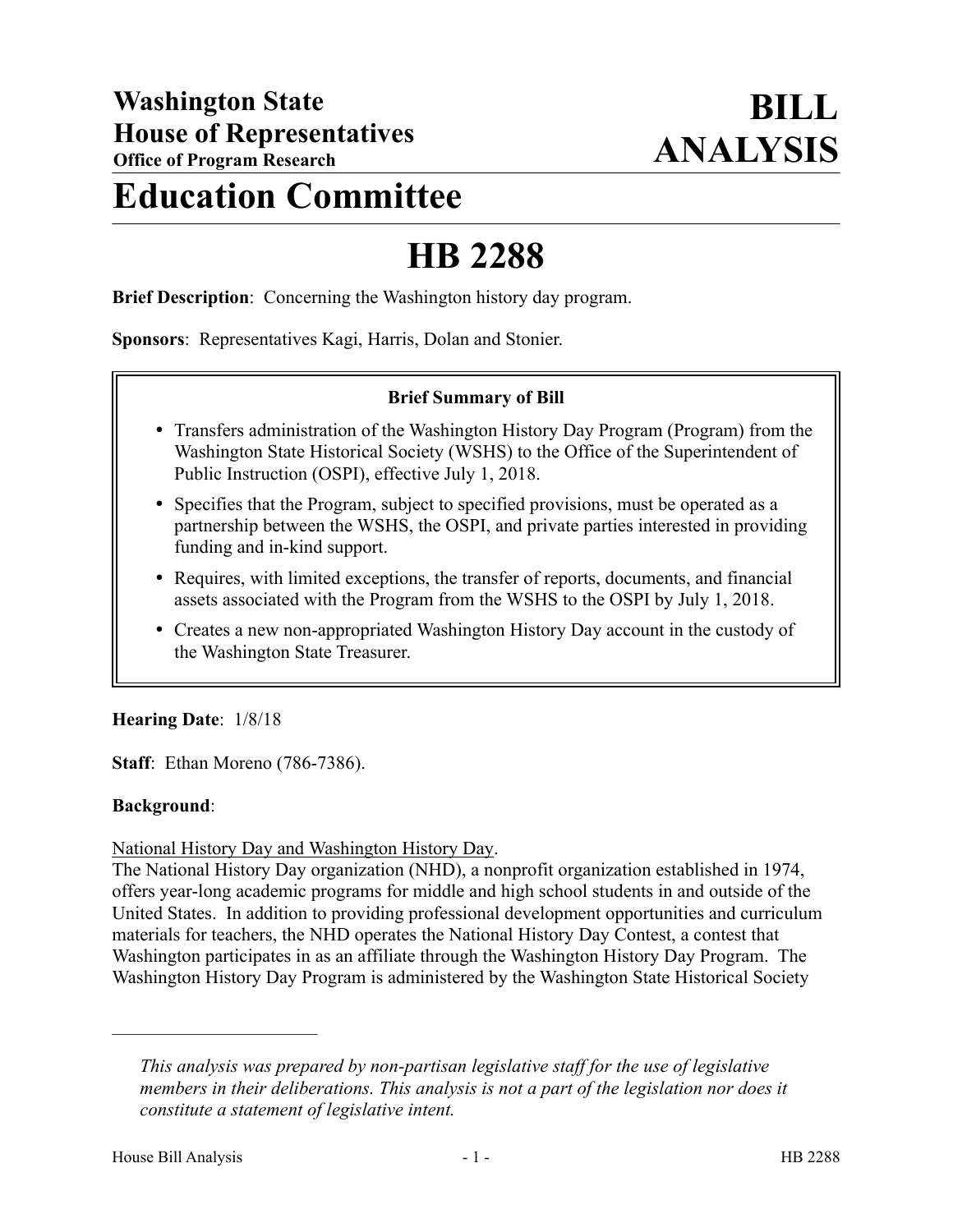(WSHS). According to the WSHS, more than 8,000 participate in the Washington History Day Program each year.

The WSHS, a tax-exempt nonprofit organization, is designated by the Legislature as a trustee of the state's historical articles and properties. The WSHS's duties include collecting and preserving historical materials, operating state museums, conducting educational activities and historical celebrations, engaging in fund-raising, and exchanging historical property.

## Office of the Superintendent of Public Instruction.

In addition to its constitutional charge of supervising all matter pertaining to public schools, the Superintendent of Public Instruction (SPI) and its office has numerous and broad responsibilities prescribed in statute, including:

- making rules and regulations necessary for the administration of public education requirements;
- preparing courses of study and other materials and books for the discharge of education duties;
- fulfilling financial responsibilities, including distributing legislatively allocated funds to districts for the operation of the public school system, and awarding numerous state and federally funded grants;
- maintaining and revising, in consultation with the State Board of Education, a statewide academic assessment system to measure student knowledge and skills on state learning standards and for purposes of state and federal accountability; and
- satisfying numerous reporting and other duties assigned by the Legislature.

## **Summary of Bill**:

Effective July 1, 2018, responsibility for administering the Washington History Day Program (Program) is transferred from the Washington State Historical Society (WSHS) to the Office of the Superintendent of Public Instruction (OSPI). Subject to funds appropriated for this specific purpose, the OSPI is responsible for the administration and coordination of the Program, including providing necessary staff support.

Although the OSPI has administrative and coordination duties, the Program must be operated as a partnership between the OSPI, the WSHS, and private parties interested in providing funding and in-kind support. The WSHS, in coordination with the OSPI, is directed to promote the Program and provide access and support for students who are conducting primary and secondary research of historical Washington documents and commentary.

All reports, documents, surveys, books, records, files, papers, or other written or electronically stored material in the possession of the WSHS and pertaining to the Program must be delivered to the custody of the Superintendent of Public Instruction (SPI) by July 1, 2018. Excepting funds necessary to promote and support the Program, all funds, credits, or other assets held by the WSHS in connection with the powers, functions, and duties transferred under this section are transferred to the OSPI on or before July 1, 2018.

A non-appropriated Washington History Day account (which can be populated with public or private moneys) is created in the custody of the Washington State Treasurer. Only the SPI or the